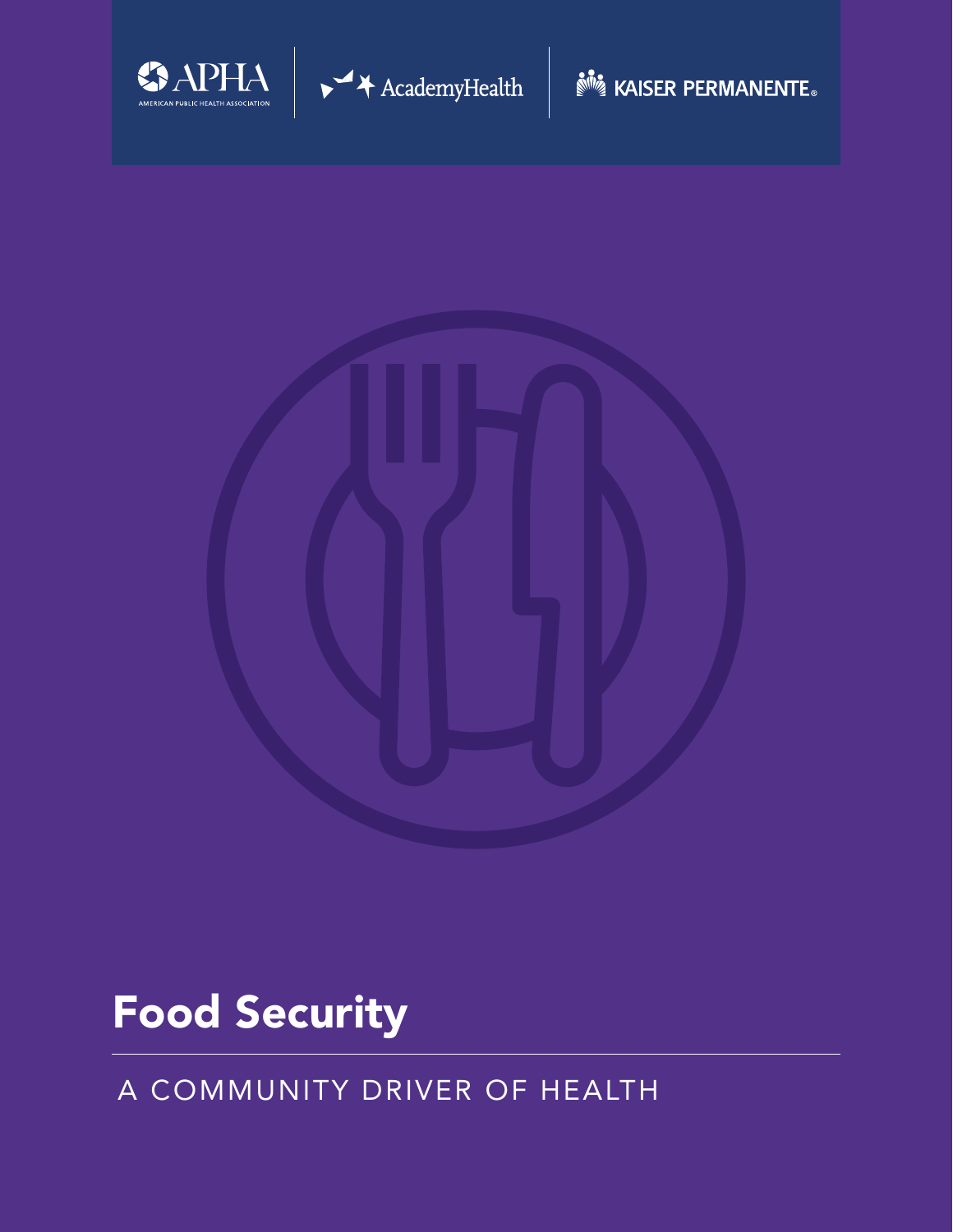#### Renee M. Gross, JD Health Policy Consultant, Institute for Health Policy, Kaiser Permanente

Margo Edmunds, PhD, FAMIA Vice President and Director, Center on Diversity, Inclusion, and Minority Engagement, AcademyHealth

#### Pamela Schwartz, MPH

Executive Director, Community Health, Office of Community Health, Kaiser Permanente

## About this report

In February 2020, a Health Policy Leadership Summit was held in Washington, D.C., where experts in the fields of public health and health care discussed research and analyses on economic and social conditions that influence health. Experts also discussed evidence-based policy opportunities to improve the health of communities. This paper represents food and health discussions at the 2020 Policy Leadership Summit and subsequent updates made by the authors in 2020 and early 2021.

#### The views and opinions expressed herein do not necessarily represent the official views of the summit sponsors and should attributed to the authors rather than to American Public Health Association, AcademyHealth, or Kaiser Permanente.

Gross, R., Edmunds, M., and Schwartz, P. (2021). Food Security: A Community Driver of Health. American Public Health Association, AcademyHealth, and Kaiser Permanente.

## Acknowledgements

We acknowledge the generous support of American Public Health Association, AcademyHealth, and Kaiser Permanente for their sponsorship of the 2020 Health Policy Leadership Summit. We thank everyone who attended and contributed to the robust discussion that occurred at the Summit. We thank Georges Benjamin and Susan Polan (APHA); Lisa Simpson and Margo Edmunds (AcademyHealth); as well as Bechara Choucair, Kendall Stagg, and Rebecca Flournoy (Kaiser Permanente) for hosting the 2020 Health Policy Leadership Summit. We thank Dwayne Wharton with Just Strategies, Amy Lussetto, Holly Pearson, Cecilia Oregón, Shannon McMahon, Rebecca Flournoy, David McCuskey, and members of the Food Policy Workgroup at Kaiser Permanente for their contributions. Finally, we thank Susannah Frances Patton, Simran Behniwal, Jake Abarca, and Brenton Lee for their thoughtful review of this manuscript.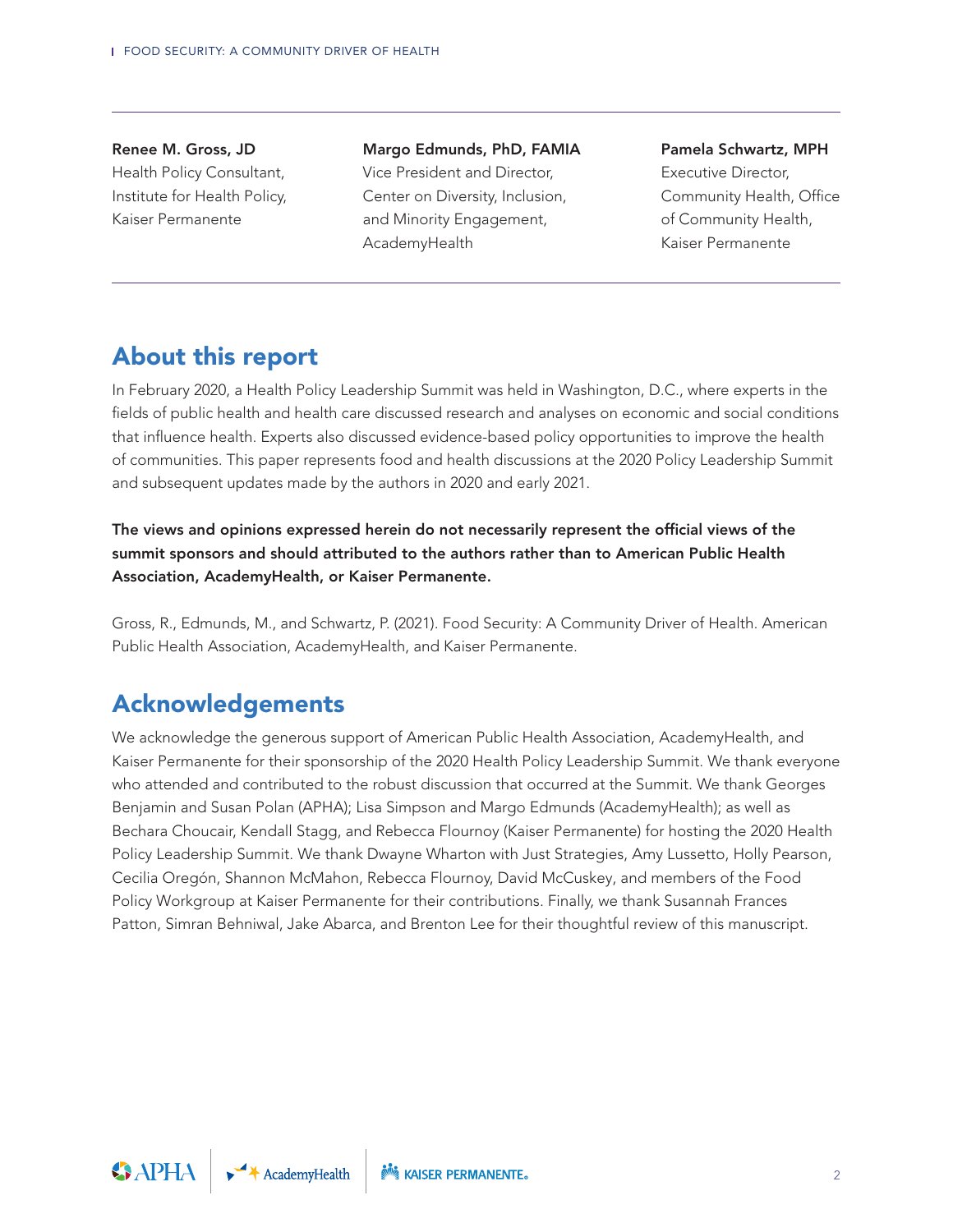### **Summary**

Food insecurity – the lack of access to affordable and healthy foods – is an enduring problem that the coronavirus pandemic turned into a national emergency. The number of food-insecure households doubled in 2020 and the crisis persists today. In 2021, 42 million people, including 13 million children, are predicted to experience food insecurity.<sup>1</sup>

In the U.S., communities of color and indigenous people are more likely than white people to experience food insecurity. Black and Latinx households are 50% to 60% more likely than white families to lack access to affordable and nutritious foods. Rates of food insecurity are even higher among Native American and Native Alaskan families – groups who also experience higher rates of poverty. In 2019, food insecurity reached 90% among some indigenous people, such as those living in the Klamath Basin in Northern California and Southern Oregon.<sup>2</sup> Overall, Black, Latinx, Asian, and Native American people living in low-income communities pay more for food, travel farther to access it, and have fewer healthy choices.

Researchers have studied the health effects of food insecurity and poor nutrition for decades. Children who miss meals have trouble concentrating in school, demonstrate more behavioral and social problems, and are at risk for falling behind in the development of their language and motor skills. $^3$ Seniors who lack access to healthy foods are more likely to suffer from depression and chronic diseases such as obesity, diabetes, high blood pressure, heart disease, asthma, and gum disease. $^4$ 

Federally funded food assistance programs, such as the Supplemental Nutrition Assistance Program (SNAP) and the Special Supplemental Nutrition Program for Women, Infants, and Children (WIC), are beneficial to many people's health and are in high demand. The United States Department of Agriculture (USDA) administers 15 nutrition assistance programs that serve one in four Americans annually. To increase participation of eligible households and address food insecurity, administrators and regulators of these programs can streamline outreach and enrollment procedures, coordinate eligibility across benefit programs, and include culturally appropriate foods when trying to address food sovereignty and health equity.

The pandemic has brought new visibility to national, regional, and community-based organizations that address food insecurity and hunger as a health, economic, cultural, and racial justice issue. Cities such as Detroit, Milwaukee, Minneapolis, Philadelphia, and several Native American communities are increasing the availability of fresh produce and healthy and culturally appropriate food (e.g., farmers markets, farm-to-table, community gardens). Health systems and provider groups are also acknowledging the connection between patient health and food access by supporting food assistance programs and providing medically tailored meals, among other interventions. All of these efforts benefit food insecure populations and build an economic base for food suppliers, distributors, and other small businesses.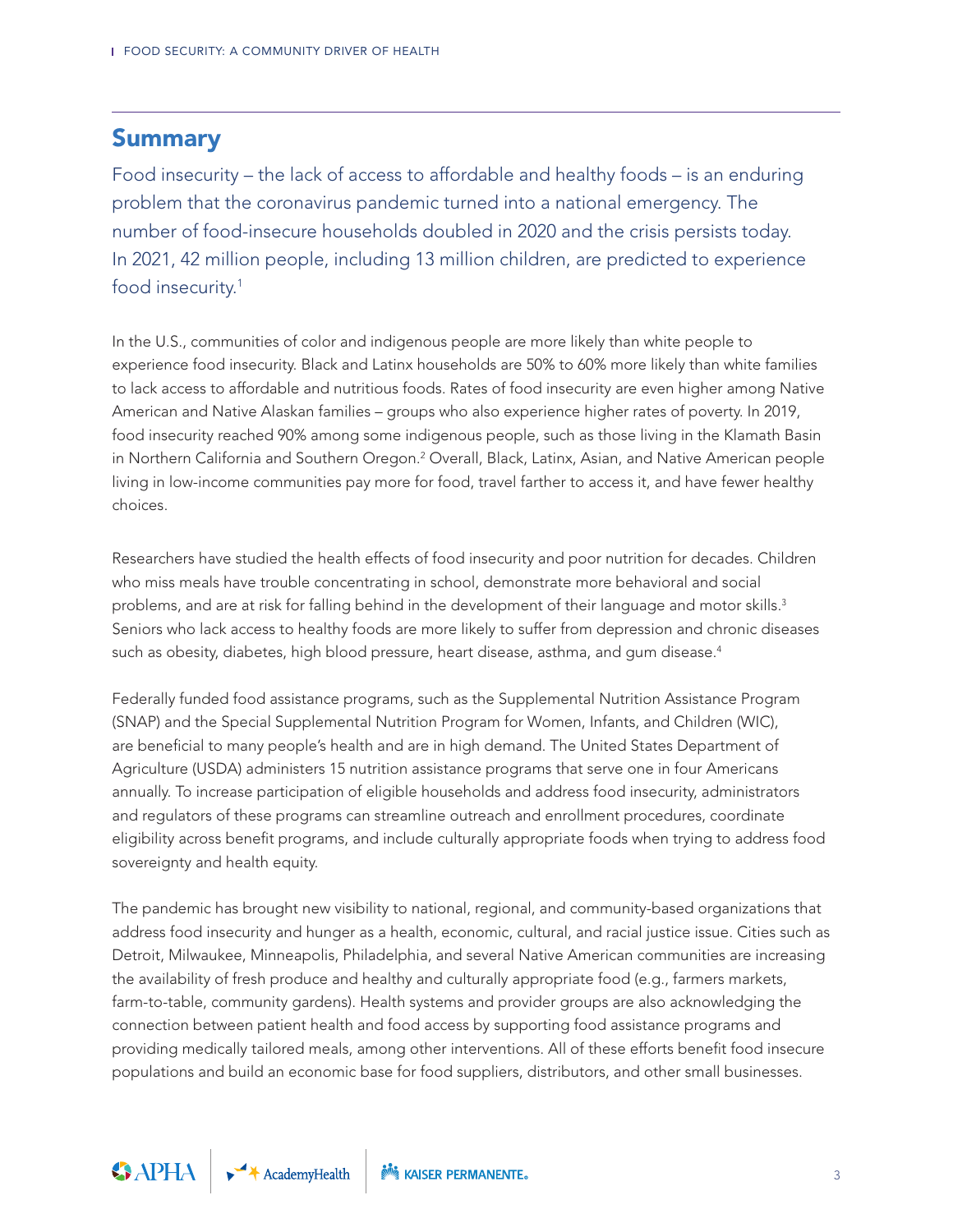Advocates and policymakers are pursuing a range of strategies to change our national food system in ways that can increase the availability of affordable, accessible, nutritious, and culturally appropriate food from sustainable sources. Food insecurity has clear health impacts, and there are structural and systemic factors that have created racial and health inequities. A variety of policy approaches can address food insecurity and reduce these inequities.

## The prevalence of food insecurity and influencing factors

Food insecurity is a national economic and health emergency. The USDA estimated that 11.1% of U.S. households were food insecure at some point in 2018, meaning they lacked access to enough food for an active, healthy life.<sup>5,6</sup> In April 2020, rates of food insecurity doubled to nearly one in four households  $(22.7%)$ , and by the end of the year, roughly 45 million people experienced food insecurity.<sup>7,8</sup> A national nonprofit organization, Feeding America, projects a slight decrease in these numbers in the near future – estimating that 42 million people (one in eight), including 13 million children (one in six), may experience food insecurity in 2021.9

In the Healthy People 2030 social determinants of health framework, food security is classified as a component of economic stability.10 Economic factors influence several dimensions of food security, including accessibility, availability, and food quality. These aspects of the food system are influenced by existing federal policies that are rooted in structural discrimination and racism. Understanding food insecurity requires an understanding of historical policies that address affordable housing, home ownership, wealth accumulation, and employment practices.

## Affordability as a barrier to food security

Affordability of food refers to the money spent by households as a percentage of their total income. The USDA estimates that families spend 10% to 20% of their income on food, and the pandemic has had a significant impact on food supply and spending. Retail food prices were higher in November 2020 than in 2019 for all food categories, putting financial pressure on U.S. households without a corresponding increase in wages.<sup>11</sup>



#### Economic security

The connection between food insecurity, income, and poor physical and mental health is well studied and documented. Many households will cut back on food spending in order to pay for rent, medicine, and other bills. In aggregate, individuals living under 138% of the

federal poverty level (approx. \$30,000/year for a family of three) are 60% more likely to experience food insecurity. Recent survey data indicates that people who report any level of food insecurity are five times as likely to report poor physical health and four times as likely to report poor mental health.<sup>12</sup>

Growth in unemployment during 2020 left millions of Americans unable to pay for basic necessities. As many as 17.1 million additional people may have become food insecure as a result of the pandemic's effect on unemployment, with a disproportionate impact felt by communities of color.<sup>14,15</sup>

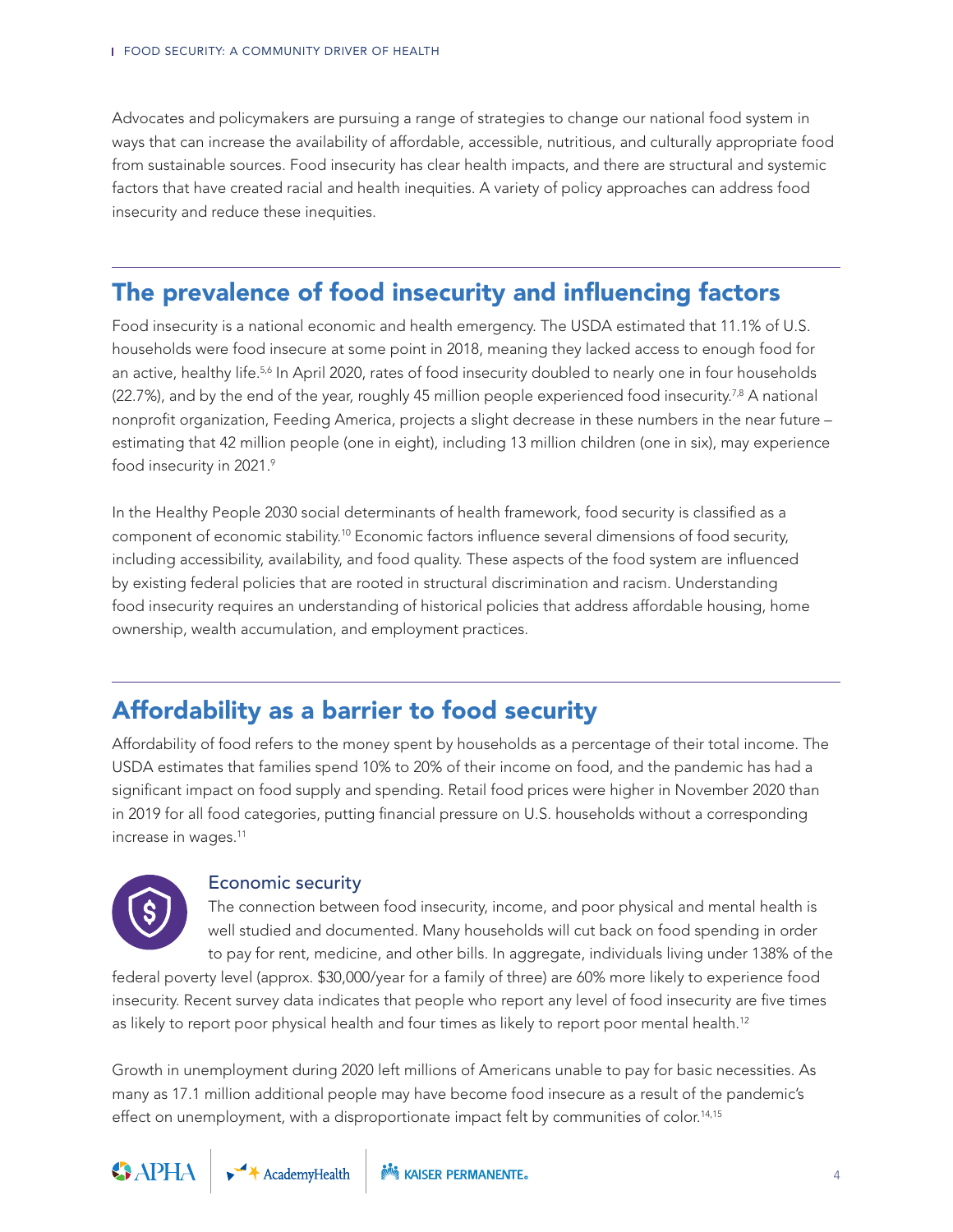

#### Food banks and food pantries

Given affordability challenges, food banks and food pantries play an important role in meeting immediate needs. Nearly 24 million people live in low-income areas across the country where affordable, high-quality foods are not available, including rural, urban, and

suburban areas, as well as Native American reservations.<sup>16</sup>

During the pandemic, food insecurity drove more Americans to seek assistance from food banks, most often because they lost their jobs and their state and federal benefits were delayed or exhausted. As of June 2020, over 82% of food banks in the U.S. were serving higher volumes of people than the previous year, averaging a 50% increase in volume.17 This increase in demand is expected to persist beyond 2021 due to the economic consequences of the pandemic.

## Access and availability as a barrier to food security

People who have limited access to grocery stores and food retailers that sell fruits, vegetables, whole grains, and other nutrient-rich food options have a much harder time maintaining a nutritious diet. Census information reveals that lower-income tracts have 50% fewer supermarkets and 30% more convenience stores than wealthier tracts. Further, the data indicates that lower-income tracts are disproportionately where people of color live. Improving access to nutritious foods increases healthy eating habits. A 2010 multi-state study indicated that for every additional supermarket in a census tract, consumption of produce increased 32% for Black Americans and 11% for white Americans.19

People who live near grocery stores or retailers that sell fresh produce (e.g., supermarkets, grocery stores, farmers markets) have lower rates of dietary-related diseases than their counterparts in neighborhoods without healthy food options (e.g., corner stores, fast food restaurants). Studies show that the food people purchase is influenced by proximity. For example, people who live near fast food restaurants and convenience stores are more likely to purchase these foods and therefore suffer from diet-related diseases such as obesity, diabetes, and chronic conditions.<sup>20</sup>

Redlining and zoning laws are two key influences on the presence of health inequities in food access and availability.



#### The practice of redlining

As part of the New Deal in the 1930s, a federal program called The Homeowner Loan Corporation (HOLC) was created to assist the public in financing home ownership across the country. As part of this charge, HOLC created maps and a scale of rating

neighborhoods based on their perceived investment risk. This scale ranged from "best" to "hazardous," with hazardous neighborhoods highlighted in red. The presence of Black residents resulted in a lower rating, while all white, largely suburban communities received favorable ratings. Consequently, many neighborhoods with predominantly Black residents were deemed hazardous and redlined. As a result of this rating system, Black individuals and families were denied home mortgages based on a perceived investment risk.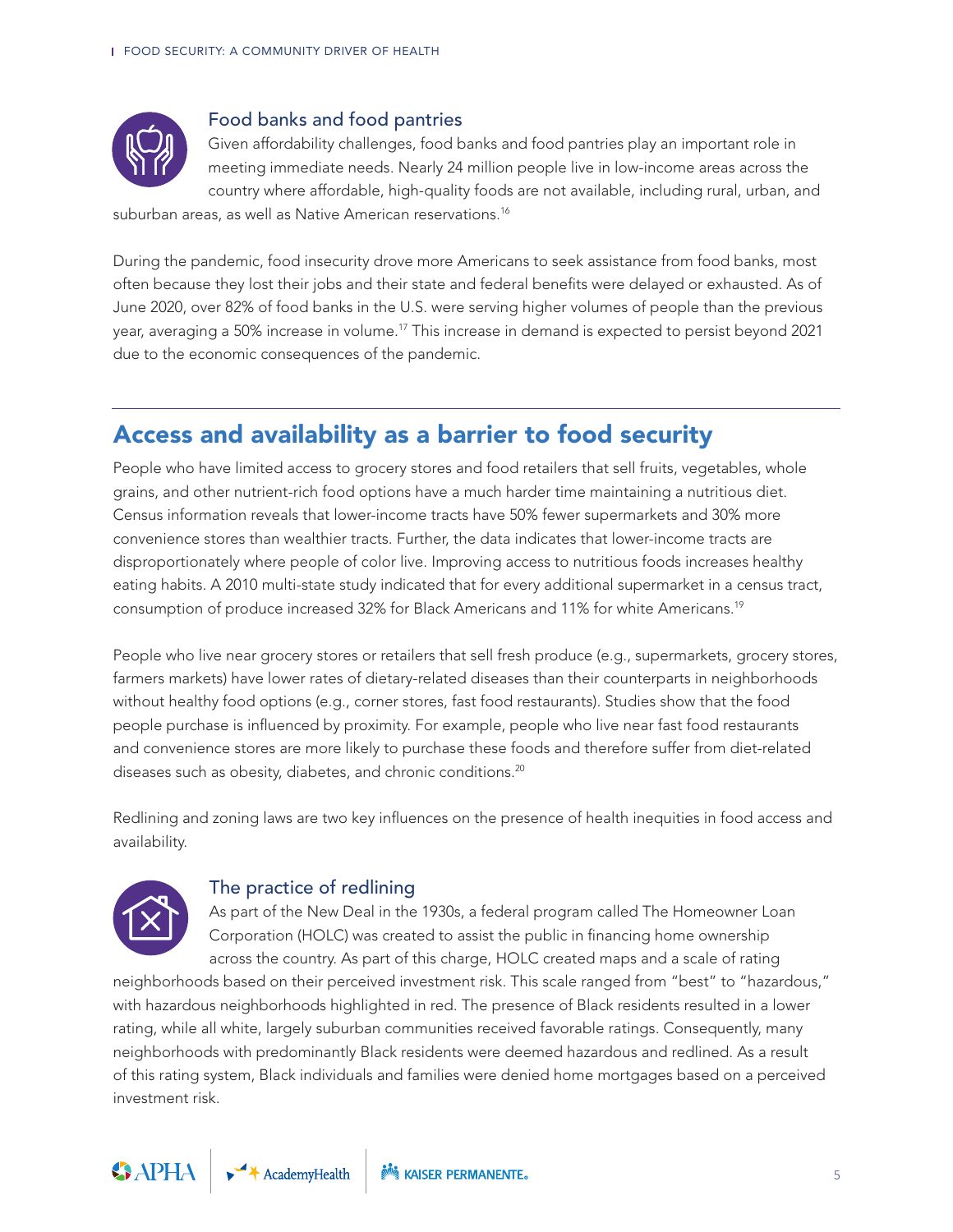Redlining, combined with other discriminatory practices, such as housing covenants and restrictive zoning, contributed to white families and businesses moving to the suburbs. Subsequently, grocery stores also relocated to the suburbs, leaving a dearth of food options in urban areas. It was not until 1968 that Congress passed the Housing Rights Act, prohibiting discrimination in housing sales and rental properties based on race and ethnicity. Despite this policy change, urban communities had long been deprived of resources, including grocery stores with fresh produce, retail stores,<sup>21,22</sup> and a coordinated public transit system that connected communities.



#### Reshaping neighborhoods through zoning laws

Local and national authorities apply zoning laws to regulate and control land and property to ensure complementary uses that follow a broader community plan. Zoning laws shape neighborhoods and the food environment by creating opportunities that stimulate or slow

down development. Historically, local governments used zoning laws to protect white neighborhoods from industrial plants, utilities, and other polluters. Industries instead located their plants near communities of color, which were not protected by zoning restrictions, and this resulted in many adverse health outcomes.<sup>23</sup> These zoning laws, coupled with white flight to the suburbs, created a lack of grocery stores in communities of color. Therefore, existing zoning laws play an important role in shaping access to and the availability of fresh, nutritious food in these neighborhoods.

Today, advocates are working to reshape under-resourced neighborhoods through zoning interventions that promote public health and the public interest. Some public health agencies are working in partnership with local elected officials, businesses, schools, and other community stakeholders to change zoning laws to reduce the number of liquor and tobacco sales and increase gun-free zones near schools. Another approach is to minimize access to low-nutrient food sources by restricting the number of fastfood restaurants permitted in an area, specify times of operation, and define distances from public places such as schools and parks. A growing number of local jurisdictions have established zoning protections for farmers markets and community gardens to expand nutritious food options available to residents, support local farmers, create places for communities to gather, and revitalize neighborhoods. This is a positive step toward redesigning neighborhoods in a manner that actively supports overall health.

## Food security policies and programs

Building a healthy, sustainable, and equitable food system in the U.S. will require collaboration at the intersection of public health, health care delivery systems, community-based organizations, local businesses, and the food industry.



#### Supplemental Nutrition Assistance Program

The Supplemental Nutrition Assistance Program (SNAP) is the largest nutrition program administered by the USDA and has long served as the main safety net defense against hunger, as well as poverty relief. Before the pandemic, researchers estimated that half of

all American children would receive SNAP at some point during their childhood, while half of adults will receive SNAP at some point between the ages of 20 and 65.24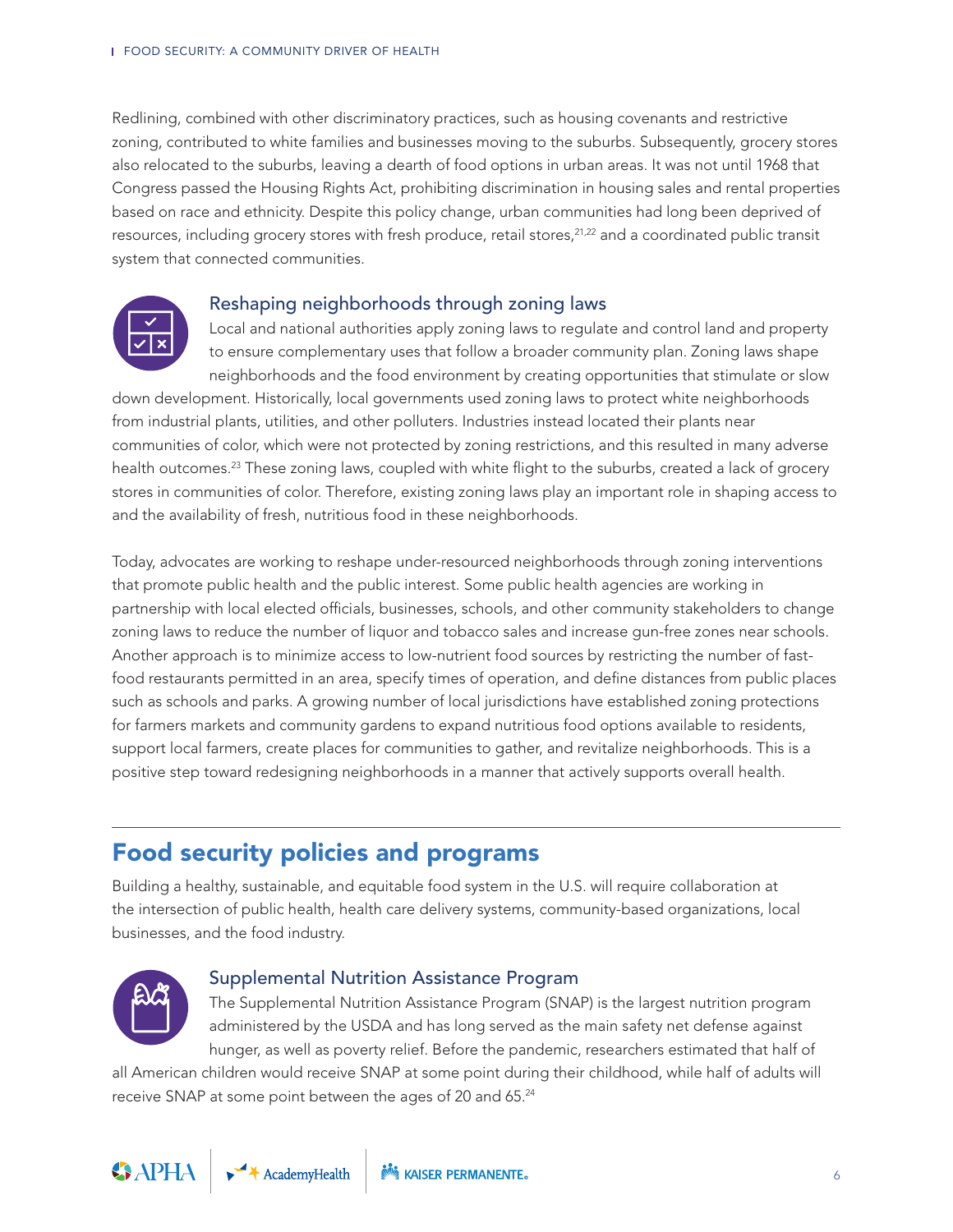SNAP has proven to be effective in increasing food security, improving health outcomes, and lowering health care costs while stimulating local economies.<sup>25</sup> SNAP reduces the overall prevalence of food insecurity by as much as 30%, and among children, food insecurity falls by roughly one-third after families received SNAP benefits for six months.26

Perhaps the most notable pandemic-driven SNAP provision is the emergency allotment rule, which enables states to provide all SNAP participants with supplementary benefits up to the maximum benefit amount. SNAP has also piloted programs that enable online food purchasing (including take-out and delivery), making it easier to redeem benefits despite transportation barriers and physical distancing protocols.27

Given the rate of unemployment during the pandemic and its disproportionate impact on people of color,28 advocates highlight application assistance as key to improving equity and responding to the economic crisis caused by the pandemic. Studies before the pandemic showed that application assistance, combined with awareness and information reminders, raised SNAP enrollment by 12%.<sup>29</sup> Further, people living with high health needs, especially those receiving Medicaid and Medicare benefits, are under-enrolled in SNAP.<sup>30</sup> This highlights the importance of increasing enrollment rates among eligible parties.

Advocates also highlight the need for increased levels of benefits during and after the pandemic, seeing this as a unique opportunity to increase program flexibility and responsiveness. Prior to the pandemic, SNAP advocates pushed legislators to build on the program's economic stimulus effect by boosting maximum benefits by 15%.<sup>31</sup> In 2021, Congress included this provision in the American Rescue Plan, with an increase in benefits lasting until September 2021.

The Farm Bill authorizes most federal policies surrounding food and agriculture, including SNAP. It was most recently renewed in 2018 and is up for renewal in 2023. Advocates are already working to influence the bill's focus on addressing existing disparities and improving enrollment.



Special Supplemental Nutrition Program for Women, Infants, and Children Women and children are especially vulnerable to food insecurity and its health consequences. In 2019, food insecurity rates for households with children headed by a single mother were especially high at 30.3%, or nearly one in three.<sup>32</sup>

The Special Supplemental Nutrition Program for Women, Infants, and Children (WIC) aims to address this need by providing federal grants to states for supplemental foods, health care referrals, and nutrition education for low-income pregnant, breastfeeding, and non-breastfeeding postpartum women, and to infants and children who are at nutritional risk. WIC serves 53% of all infants born in the U.S. and covers children up to five years old.<sup>33</sup>

Studies indicate that WIC is one of the nation's most successful and cost-effective nutrition intervention programs. Every dollar spent on WIC results in fewer premature births, lower incidence of moderately low and very low birth weight infants, fewer infant deaths, a greater likelihood of receiving prenatal care,

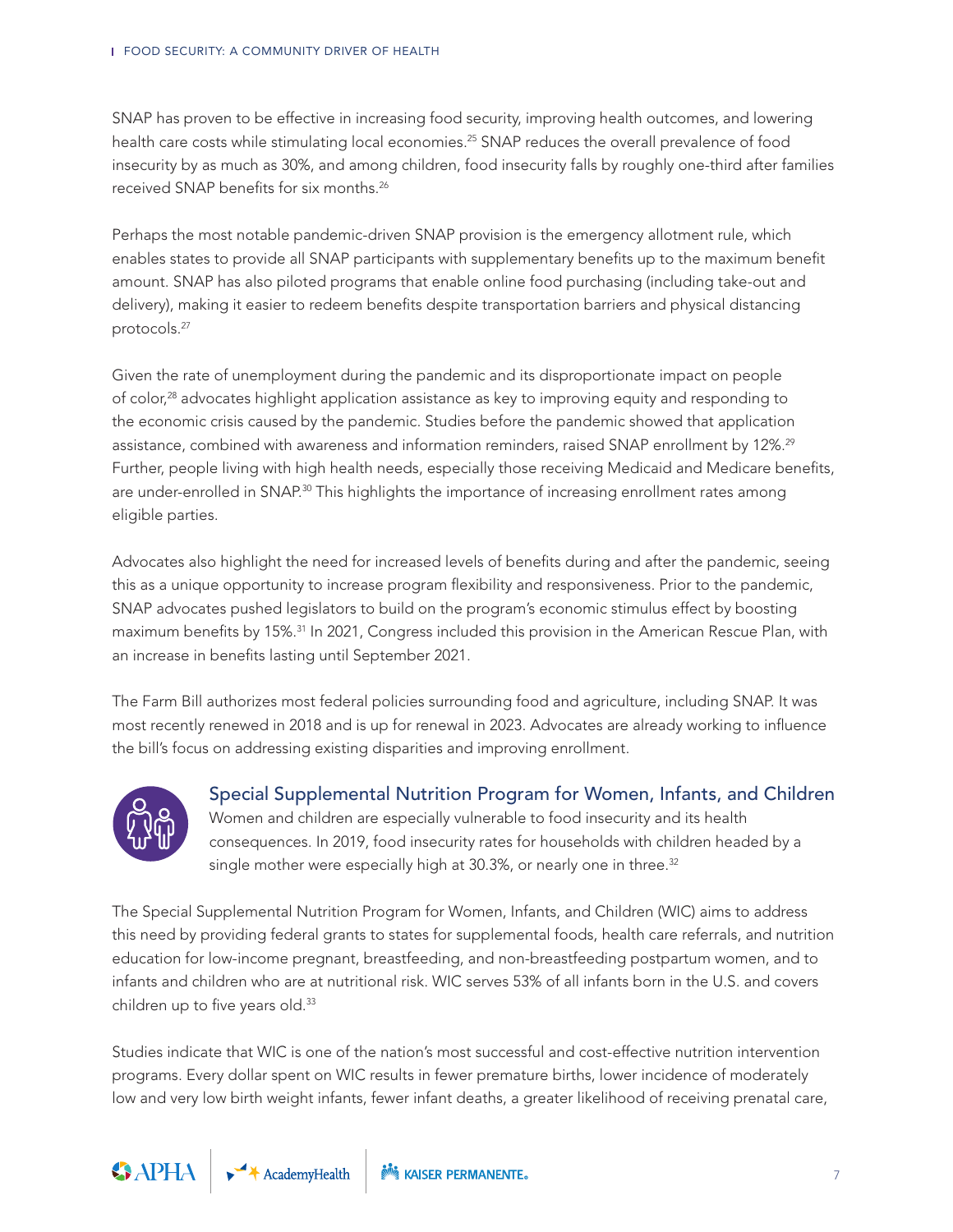and savings in health care costs from \$1.77 to \$3.13 within the first 60 days of birth.<sup>34</sup> WIC also results in improved diet and diet-related outcomes, improved infant feeding practices, increased immunization rates, improved child cognitive development, and improved preconception nutritional status – a determinant of birth outcome.

WIC is a critical element in delivering essential resources to mothers and children of color. Latinx and Black women and children have significantly higher eligibility rates in comparison to the overall U.S. population, and WIC served over 1.8 million Black individuals and nearly 1 million Native American and Alaska Native individuals in 2016.35

Despite the benefits of this program, fewer than half of families eligible for WIC participate in the program.36,37 Prior to the pandemic, enrollment and recertification requirements such as in-person interviews and collection of documents presented barriers to participation.38,39 Other deterrents included negative clinical encounters, such as long wait times or reported poor customer service, language barriers, loss of time away from work, transportation costs, and difficulty redeeming benefits.<sup>40</sup> Another key barrier to enrollment is a lack of awareness about the program.<sup>41</sup> Outreach to eligible participants has resulted in greater Medicaid enrollment, which shares categorical eligibility with WIC.<sup>42</sup>

Health care leaders are working to increase the effectiveness of outreach, such as providing enrollment assistance remotely (e.g., telehealth or toll-free numbers), utilizing outreach workers in clinical settings to help screen and refer individuals to local services, and integrating health services, such as pediatric and other clinical care, with WIC social services to facilitate coordination.<sup>43</sup>



#### Child nutrition programs

In 2020, 15 million children experienced food insecurity.44 Meals distributed through schools or childcare centers typically fulfill nearly two thirds of children's daily nutritional needs.<sup>45</sup> The CARES Act included \$8.8 billion in funding for food purchases and demonstration

projects to increase flexibility for schools and ensure children could receive meals while schools were closed. USDA waivers and supplemental expansions in child nutrition programs enabled innovations in school meal delivery. In addition, non-congregate feeding waivers allowed schools to provide meals in non-group settings; mealtimes and meal pattern waivers enabled meals to be served outside traditional times to allow for grab-n-go options; and area eligibility waivers allowed summer meal programs to be available to children, regardless of where they live.

These waivers provide key flexibilities and alleviate barriers to food security that existed prior to the pandemic. As schools return to full capacity, the Food Research and Action Center (FRAC) recommends restructuring lunch time and expanding accessibility to school meals through innovative service models, particularly with a focus on reducing cost burdens for students and families.<sup>46</sup>

The American Families Plan is a proposal introduced by the Biden administration in April 2021. It includes a number of provisions to address childhood hunger and nutrition: expanding summer electronic benefit transfer (Summer EBT) to all students eligible for free and reduced school meals during the year,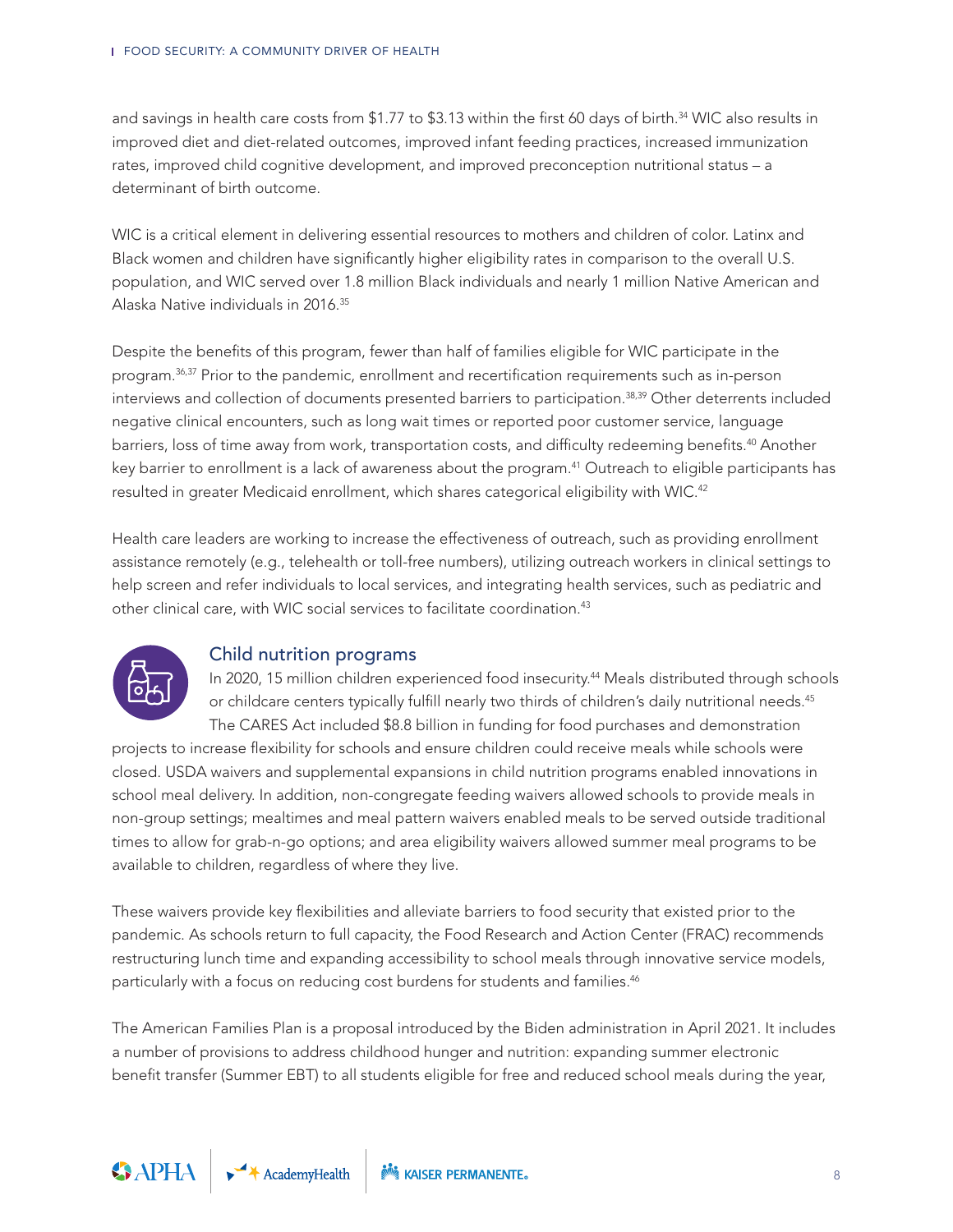providing \$1 billion for a healthy foods initiative, and increasing the number of schools who qualify for community eligibility, which grants all students access to free meals.<sup>47</sup>



#### Pandemic-Electronic Benefits Transfer

The Pandemic-Electronic Benefits Transfer (P-EBT) program added benefits for families with students who are eligible for free or reduced-price school meals, equal to the value of school meals during closures. Congress also expanded P-EBT to include children

impacted by childcare closures, basing eligibility on a household's enrollment in SNAP. Advocates called for expanding and extending these benefits – specifically, sustaining current expansions for a longer time and including adults and individuals with disabilities in the P-EBT exemption. The American Rescue Plan Act authorized P-EBT during summer months and extended it through the duration of the COVID Public Health Emergency. There is compelling evidence surrounding the benefits of such expansions. After each state issued payments, child hunger fell by about 30%, reducing the number of hungry children by an estimated 2.7 million.<sup>48</sup>

## Health care opportunities to support food security

Many health care providers are thinking differently about how to address food access and affordability issues in the communities they serve. With the intention of preventing disease, improving health outcomes, and reducing health care costs, providers are reimagining how to both screen for and deliver nutritionally rich foods to resource-constrained individuals and families.



#### Medically tailored meals and home-delivered meals for at-risk populations

Providers and payers are implementing innovative and integrated ways to ensure that their members have access to nutritious foods, especially for those with limited mobility and chronic disease. This approach has taken on many forms, including the launch of

a bipartisan Food is Medicine Working Group in the House of Representatives in 2018. Members of the group introduced the Medically Tailored Home-Delivered Meals Demonstration Pilot Act of 2020. Medically tailored meals (MTMs) are delivered to individuals living with severe illness through a referral from a medical professional or healthcare plan. Meal plans are tailored to the medical needs of the recipient by a Registered Dietitian Nutritionist, and are designed to improve health outcomes, lower the cost of care, and increase patient satisfaction.<sup>49</sup>

Providing access to nutritious food through MTMs could drastically improve the health of those most vulnerable to food insecurity – chronic disease patients, low-income individuals and households, and resource-deprived racial and ethnic minority communities. A growing body of research indicates that the use of home-delivered MTMs improve health and reduce avoidable health system utilization and costs. Home-delivered meals help alleviate food insecurity, providing nutritional stability for low-income adults and high convenience via home delivery. For older adults (ages 65+), home-delivered meals have been shown to significantly improve dietary intake, decrease malnutrition, and increase overall well-being and food security.50,51 Hospital stays increase food anxiety among older adults, but home-delivered meals after discharge significantly decrease these levels of anxiety.<sup>52</sup>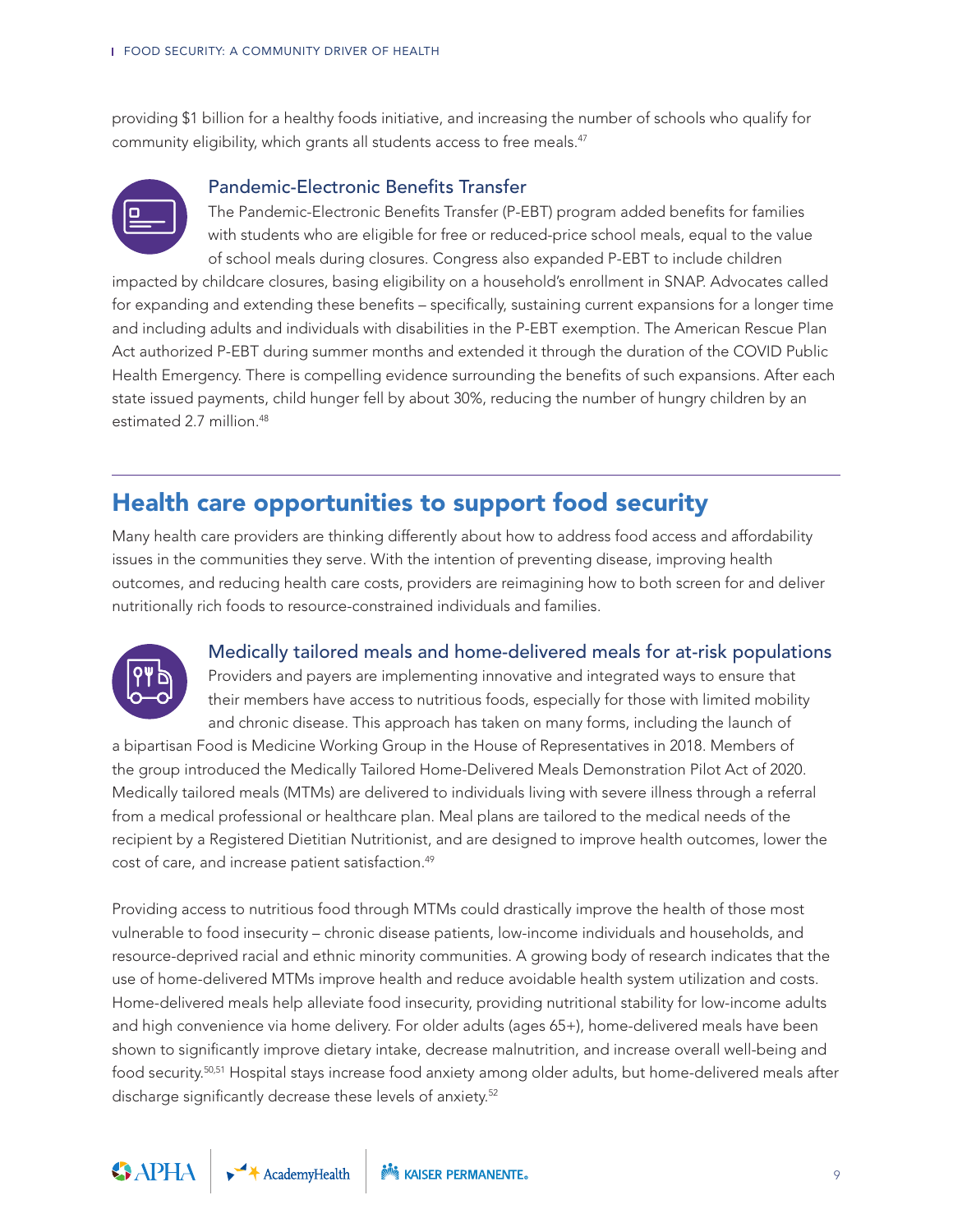Providing MTMs in hospital settings have also been found to be effective. For example, access to MTMs lowers hospitalizations and improves health outcomes. Those with access to MTMs are 23% more likely to be discharged to their homes (rather than another facility) and experience 50% fewer hospital admissions, as well as a 16% reduction in medical spending.<sup>53</sup> In addition, MTMs provide purchasing power through cost-savings for patients. Both MTMs and home-delivered meals are associated with lower monthly health care expenditures, with gross savings of \$570/individual for MTMs and \$156/individual for home-delivered meals, and reduced Medicaid and Medicare costs.<sup>54</sup>

#### Prescriptions and subsidies for fresh produce



Providers are uniquely positioned to understand their patient's nutrition needs, especially those living with or at-risk for chronic health conditions. In these cases, providers can prescribe vouchers or targeted financial assistance for discounted or no-cost produce.

Prescriptions can be redeemed at retail grocers, farmers markets, or within Community Supported Agriculture programs. This approach not only increases individuals' and families' purchasing power and autonomy, but also supplements and extends existing food security programming and supports local food retailers. Produce prescriptions through health providers can improve overall health. For example, diabetes patients receiving produce prescriptions were found to have significant baseline hemoglobin A1c reductions after 1 year.<sup>55</sup>

SNAP produce incentives, which provide additional resources for recipients to spend at farmers markets, are another approach to subsidize healthy food access. An analysis of SNAP produce incentives estimated that of 14.5 million SNAP participants, produce incentives over 5 years would prevent 38,782 cardiovascular disease events, gain 18,928 quality-adjusted life years, and save \$1.21 billion in health care costs.56 While there is some evidence that these programs can be effective, more research is needed to understand the best intervention and build the business case for health care.

Increasing purchasing power, and therefore consumer demand, creates the potential to re-orient distribution models in the food system to provide nutritional value in a more equitable and culturally appropriate way. Fresh produce incentive models provide a roadmap for collaboration among public agencies, community-based organizations, hospitals, philanthropies, social investors, and other key stakeholders to implement food assistance programs across a variety of settings.

## Policies to improve community access to healthy food

Providing access to foods that support healthy eating patterns is a key factor in addressing food insecurity. Approximately 23.5 million people live in low-income areas across the country where affordable and high-quality food is not attainable.<sup>57</sup> Limited access to grocery stores and affordable food retail stores that sell fresh produce and other nutrient-rich foods makes it challenging for many people to establish healthier eating patterns. Researchers have found that communities that lack access to healthy food retail face increased risks of obesity and diet-related diseases.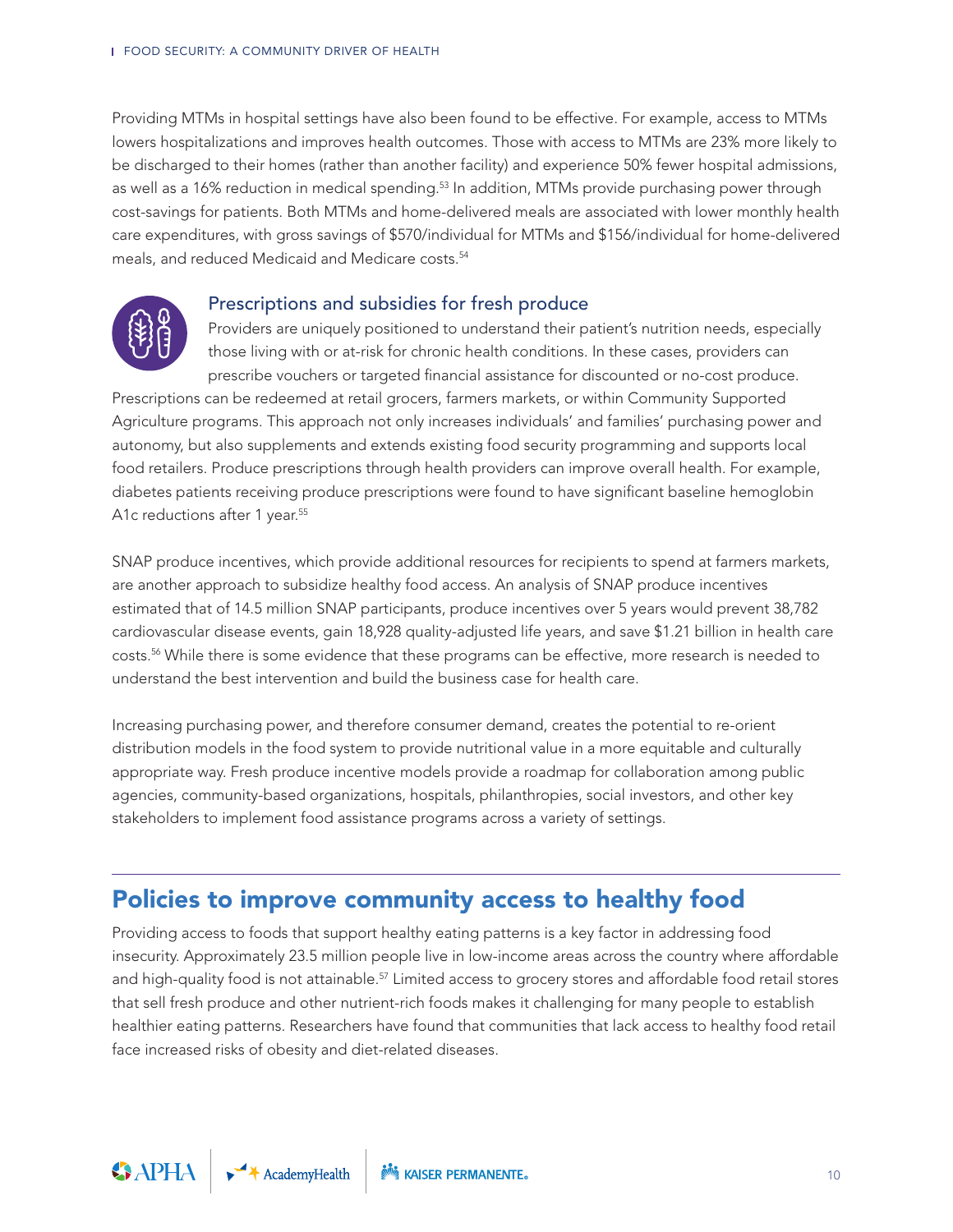

#### Healthy food financing initiatives

Healthy food financing initiatives (HFFI) are public-private partnerships designed to improve access to nutritious food in underserved areas. HFFI provide food retailers the resources needed to overcome higher costs and initial barriers to selling fresh produce to

underserved areas. Traditionally these funds are provided by local, state, and federal government entities and managed by a Community Development Financial Institution. The latter leverages private capital and makes loans and grants to projects slated for low-income areas that lack access to healthy food retail. HFFI has expanded the availability of nutritious foods in grocery stores, small retailers, corner stores, and farmers markets.

The federal HFFI program has leveraged more than \$220 million in grants and an estimated \$1 billion in additional financing. The initiative has supported nearly 1,000 healthy food retail projects in more than 35 states across the country, improving access to healthy food, creating jobs, and revitalizing economies by attracting new development.<sup>58</sup>

## Future policy opportunities and actions

While food insecurity is a complex, long-standing problem in the U.S., the pandemic has provided greater visibility to this issue and garnered public support for addressing barriers to food access and affordability.

Because food insecurity has a disproportionate impact on low-income and communities of color, it is essential for all solutions and interventions to center around the needs and values of these individuals, families, and communities. Ultimately, greater economic security is needed so that fewer people require food assistance. For those who do need assistance, advocates discuss the importance of expanding eligibility criteria for nutrition programs and making the application process easier to navigate. There are many opportunities for building evidence and developing robust, root-cause, and cross-cutting solutions.

This paper highlights several approaches that can help remove structural barriers to obtaining healthy food. Health care leaders, policymakers, and advocates are working to promote innovations and reforms, including those introduced during the pandemic, that prioritize high-risk communities and households and reduce long-standing inequities. Together, leaders can reframe the food narrative to focus on and improve the availability of affordable and nutritious food across the country.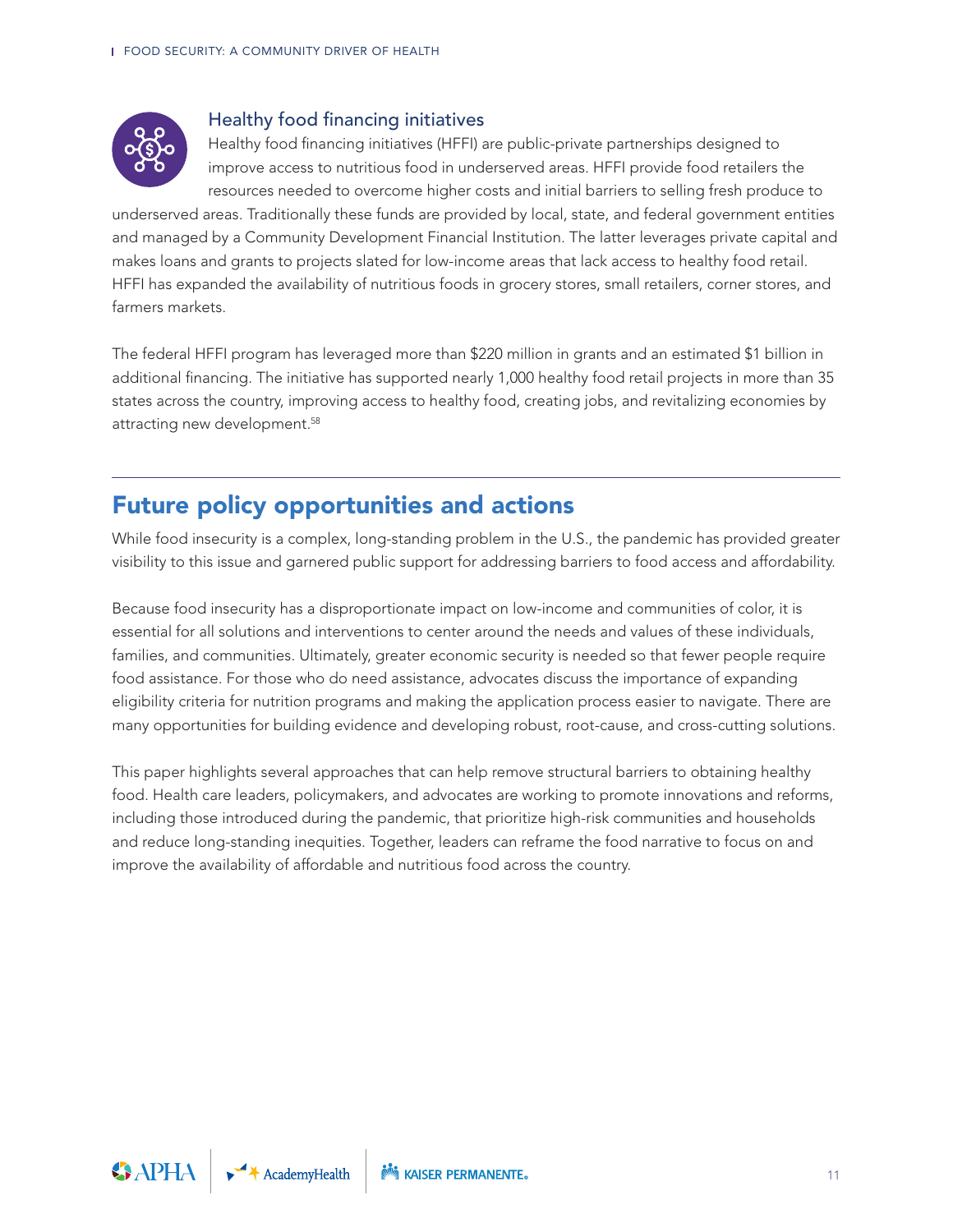## References

- 1. Feeding America (2021). *Food Insecurity in 2020 and 2021*. Retrieved from https://www.feedingamerica.org/sites/ default/files/2021-03/National%20Projections%20Brief\_3.9.2021\_0.pdf.
- 2. Sowerwine, S., Mucioki, M., Sarna-Wojcicki, D., and Hillman, L. (2019). Reframing Food Security By and For Native American Communities: A Case Study Among Tribes in the Klamath River Basin of Oregon and California. *Food Security*, 11:579.
- 3. Feeding America. Children Struggling with Hunger Come from Families Who are Struggling Too. Accessed March 10, 2021 from https://www.feedingamerica.org/hunger-in-america/child-hunger-facts.
- 4. National Council on Aging. Get the Facts on SNAP and Senior Hunger. Accessed March 10, 2021 from https://www. ncoa.org/article/get-the-facts-on-snap-and-senior-hunger.
- 5. Bauer, L. (2020). *The COVID-19 crisis has already left too many children hungry in America*. Retrieved from https:// www.brookings.edu/blog/up-front/2020/05/06/the-covid-19-crisis-has-already-left-too-many-children-hungry-inamerica/.
- 6. Coleman-Jensen, A., Rabbitt, P., Gregory, C., & Singh, A. (2019). H*ousehold Food Security in the United States in 2018*. Retrieved from https://www.ers.usda.gov/publications/pub-details/?pubid=94848.
- 7. Bauer, L. (2020). The COVID-19 Crisis Has Already Left Too Many Children Hungry in America. Brookings. Retrieved on March 10, 2021 from https://www.brookings.edu/blog/up-front/2020/05/06/the-covid-19-crisis-has-already-lefttoo-many-children-hungry-in-america/.
- 8. Feeding America last issued 2020 food insecurity projections in October 2020, which can be found at https://www. feedingamerica.org/research/coronavirus-hungerresearch. The USDA will release food insecurity estimates for 2020 based on the Current Population Survey in September 2021.
- 9. Feeding America (2021). *Food Insecurity in 2020 and 2021*. Retrieved from https://www.feedingamerica.org/sites/ default/files/2021-03/National%20Projections%20Brief\_3.9.2021\_0.pdf.
- 10. Office of Disease Prevention and Health Promotion. *Food Insecurity*, Healthy People 2020. Retrieved on March 10, 2021 from https://www.healthypeople.gov/2020/topics-objectives/topic/social-determinants-health/interventionsresources/food-insecurity.
- 11. USDA Economic Research Service. Food Prices Were Higher in November 2020 than November 2019. Retrieved March 10, 2021 from https://www.ers.usda.gov/data-products/chart-gallery/gallery/chart-detail/?chartId=100413.
- 12. Kaiser Permanente (2021). *Social Needs in America*. Retrieved March 22, 2021 from https://about. kaiserpermanente.org/content/dam/internet/kp/comms/import/uploads/2019/06/KP-Social-Needs-Survey-Key-Findings.pdf.
- 13. Feeding America (2020). *The Impact of Coronavirus on Food Insecurity*. Retrieved from https://www. feedingamerica.org/sites/default/files/2020-04/Brief\_Impact%20of%20Covid%20on%20Food%20Insecurity%20 4.22%20%28002%29.pdf.
- 14. Tai, G., Bambino, D., Shah, A., Doubeni, C., Sia, I., & Wieland, M. (2020). The Disproportionate Impact of COVID-19 on Racial and Ethnic Minorities in the United States. *Clinical Infectious Diseases*, ciaa815.
- 15. National Institute for Health Care Management. Racism, Health & COVID-19. 2020. Retrieved from https://www. nihcm.org/categories/race-health-and-covid-19.
- 16. United States Department of Agriculture Economic Research Service. (2009). *Access to Affordable and Nutritious Food: Measuring and Understanding Food Deserts and Their Consequences*. Retrieved from https://www.ers. usda.gov/webdocs/publications/42711/12716\_ap036\_1\_.pdf.
- 17. Smith, J. (2020). Pandemic, Growing Need Strain U.S. Food Bank Operations. *Wall Street Journal*. Retrieved from https://www.wsj.com/articles/pandemic-growing-need-strain-u-s-food-bank-operations-11594891802.
- 18. Larson, N.I., Story, M.T. Nelson, M.D. (2009). Neighborhood Environments: Disparities in Access to Healthy Food in the U.S. *American Journal of Preventive Medicine* (36):1.
- 19. Treuhaft, S. and Karpyn, A. (2010). *The Grocery Gap: Who Has Access to Healthy Food and Why It Matters.* PolicyLink and The Food Trust.
- 20. Polsky, J.Y., Moineddin, R., Glazier, R.H., Dunn, J.R., Booth, G.L. (2016). Relative and Absolute Availability of Fast Food Restaurants in Relation to the Development of Diabetes. Canadian Journal of Public Health, 107.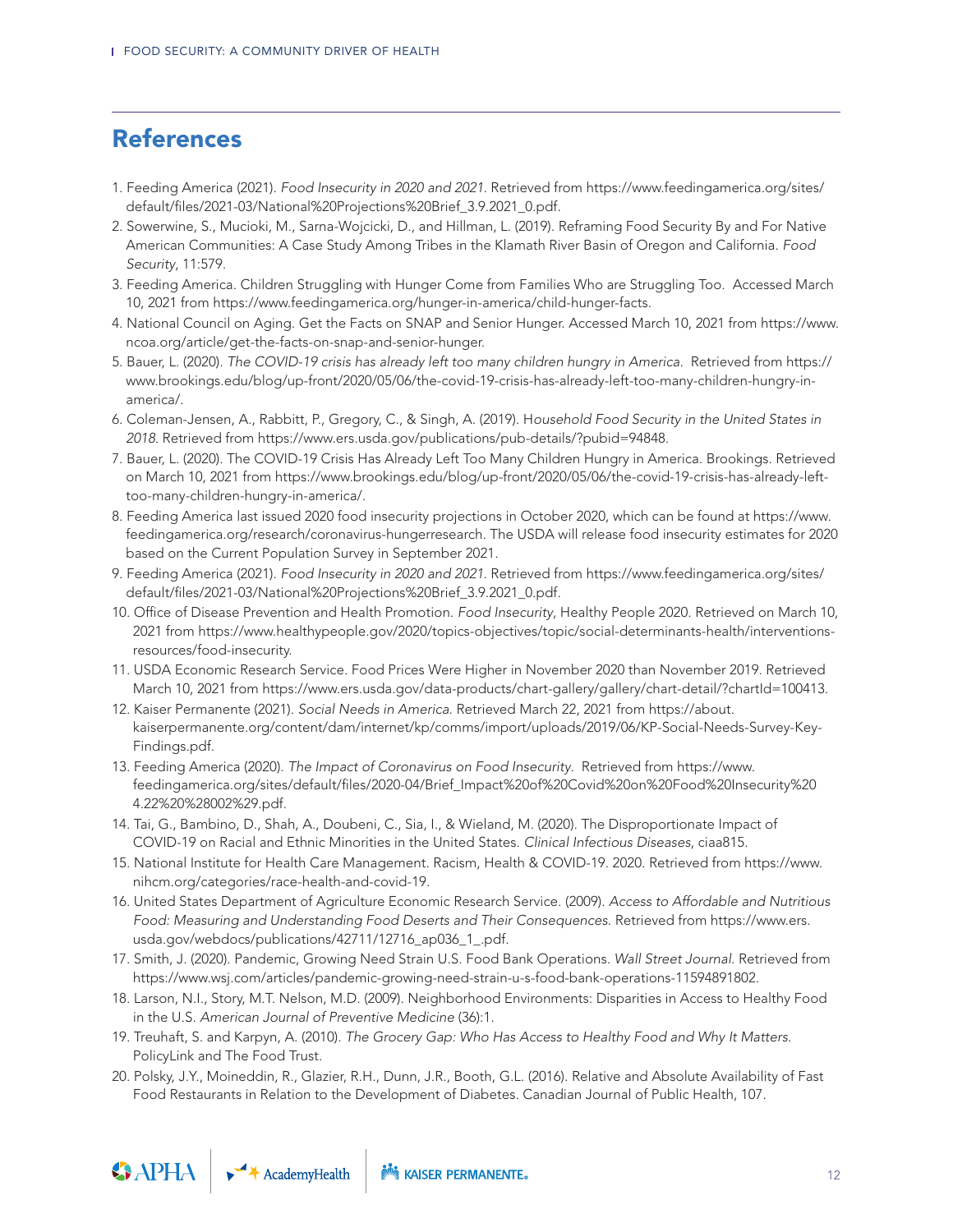- 21. Schram, M. (2015). *Supermarket Redlining and Food Deserts: Characterizing Food Insecurity and Urban Decline.* Retrieved from http://hdl.handle.net/10680/755.
- 22. Zhang, M. & Ghosh, D. (2016). Spatial Supermarket Redlining and Neighborhood Vulnerability: A Case Study of Hartford, Connecticut. *Transactions in GIS*, 20(1), 79-100. https://doi.org/10.1111/tgis.12142.
- 23. Rothstein, R. (2017). The Color of Law. Economic Policy Institute, from https://www.epi.org/publication/the-colorof-law-a-forgotten-history-of-how-our-government-segregated-america/.
- 24. Food Research & Action Center. (2017). *The Role of the Supplemental Nutrition Assistance Program in Improving Health and Well-Being*. Retrieved from https://frac.org/wp-content/uploads/hunger-health-role-snap-improvinghealth-well-being.pdf.
- 25. Morales, D.X., Morales, S.A., and Beltran, T.F. (2020). Racial/Ethnic Disparities in Household Food Insecurity During the COVID-19 Pandemic: A Nationally Representative Study. *Journal of Racial and Ethnic Health Disparities*, doi: 10.1007/s40615-020-00892-7.
- 26. Food Research & Action Center. (2019). *Initiatives to Make SNAP Benefits More Adequate Significantly Improve Food Security, Nutrition, and Health*. Retrieved from https://frac.org/wp-content/uploads/snap-initiatives-tomake-snap-benefits-more-adequate.pdf.
- 27. Center on Budget and Policy Priorities. (2020). *States Are Using Much-Needed Temporary Flexibility to SNAP to Respond to COVID-19 Challenges*. Retrieved from https://www.cbpp.org/research/food-assistance/most-statesare-using-new-flexibility-in-snap-to-respond-to-covid-19.
- 28. Maxwell, C. & Solomon, D. (2020). *The Economic Fallout of the Coronavirus for People of Color.* Retrieved from https://www.americanprogress.org/issues/race/news/2020/04/14/483125/economic-fallout-coronavirus-peoplecolor/.
- 29. Finkelstein, A., & Notowidigdo, M. (2019). *SNAP Take-Up Evaluation. J-PAL Poverty Action Lab.* Retrieved from https://www.povertyactionlab.org/evaluation/snap-take-evaluation.
- 30. https://bdtrust.org/seniors-and-snap/.
- 31. Center on Budget and Policy Priorities. (2019). *Policy Basics: The Supplemental Nutrition Assistance Program (SNAP)*. Retrieved from https://www.cbpp.org/research/food-assistance/policy-basics-the-supplemental-nutritionassistance-program-snap.
- 32. Coleman-Jensen, A., Rabbit, M., Christian, G., & Singh, A. (2016). *Household Food Security in the United States in 2015*. Retrieved from https://www.ers.usda.gov/publications/pub-details/?pubid=79760.
- 33. USDA Food and Nutrition Service. (2013). *About WIC- WIC at a Glance*. Retrieved from https://www.fns.usda.gov/ wic/about-wic-wic-glance.
- 34. Chock, L., Hayes, D., & Tomiyasu, D. (2014). Insights in Public Health The Special Supplemental Nutrition Program for Women, Infants, and Children: Strengthening Families for 40 Years. *Hawai'i Journal of Medicine & Public Health*. 73(9), 295-300. Retrieved from https://www.ncbi.nlm.nih.gov/pmc/articles/PMC4174695/.
- 35. U.S. Department of Health and Human Services Office of Minority Health. (2017). *Infant Mortality and African Americans*. Retrieved from https://minorityhealth.hhs.gov/omh/browse.aspx?lvl=4&lvlid=23.
- 36. Smith, K. (2016). *Fewer Than Half of WIC-Eligible Families Receive WIC Benefits*. Retrieved from https://carsey. unh.edu/publication/half-wic-families-receive-benefits.
- 37. Neuberger, Z. (2020). Streamlining and Modernizing WIC Enrollment: With Current Rules and Funding, WIC Agencies Can Simplify Certification Practices to Reach More Eligible Families. Retrieved from https://www.cbpp. org/research/food-assistance/streamlining-and-modernizing-wic-enrollment.
- 38. Moynihan, D., Herd, P., & Ribgy, E. (2013). Policymaking by Other Means: Do States Use Administrative Barriers to Limit Access to Medicaid? *Sage Journals - Administration and Sociology*, 48(4), 497-524. https://doi. org/10.1177/0095399713503540.
- 39. Fox, A. (2019). *Panel Paper: The Effect of Administrative Burden on State Safety-Net Participation: Evidence from SNAP, TANF and Medicaid*. Retrieved from https://appam.confex.com/appam/2019/webprogram/Paper33794. html.
- 40. Woelfel, L.M., et al. (2004). Barriers to the use of WIC Services. *Journal of the American Dietetic Association, 104(5)*. 736-743. https://doi.org/10.1016/j.jada.2004.02.028.
- 41. National WIC Association. (2018). *WIC Outreach and Retention Survey Report*. Retrieved from https:// s3.amazonaws.com/aws.upl/nwica.org/outreach-and-retention-survey-report-2018.pdf.